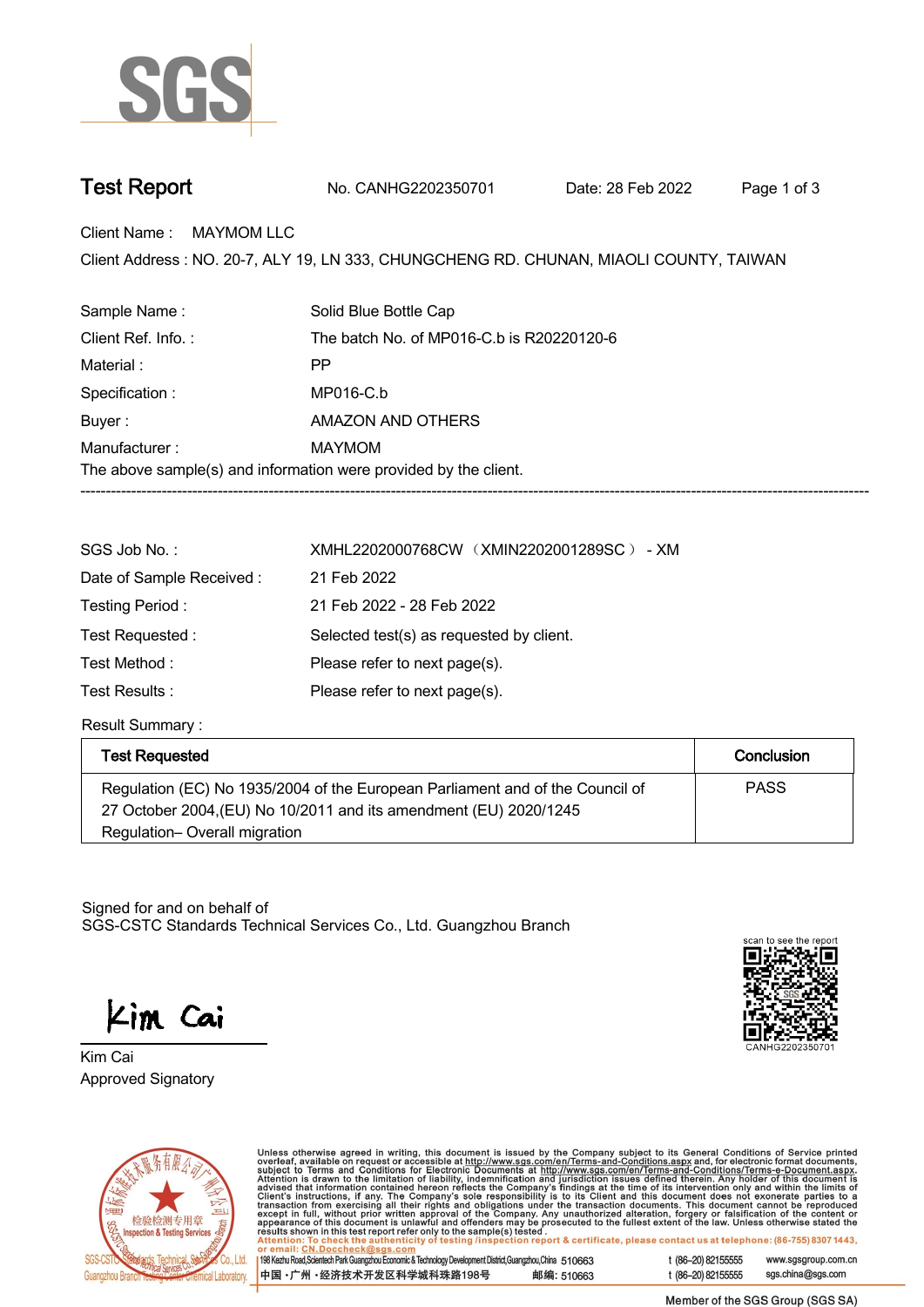

**Test Report. No. CANHG2202350701 . Date: 28 Feb 2022. Page 2 of 3.**

**Test Results :.**

**Test Part Description : .**

| Specimen No.    | <b>SGS Sample ID</b> | Material<br><b>Description</b> |                         |
|-----------------|----------------------|--------------------------------|-------------------------|
|                 |                      |                                | (claimed by the client) |
| SN <sub>1</sub> | CAN22-023507.001     | Blue plastic lid               | PP                      |

# **Regulation (EC) No 1935/2004 of the European Parliament and of the Council of 27 October 2004,(EU) No 10/2011 and its amendment (EU) 2020/1245 Regulation– Overall migration**

**Test Method : With reference to Commission Regulation (EU) No 10/2011 of 14 January 2011 Annex III and Annex V for selection of condition and EN 1186-1:2002 for selection of test methods; or EN 1186-3:2002 aqueous food simulants by total immersion method;**

# **Sample 001.**

| Simulant Used : | 50% Ethanol (V/V) Aqueous Solution |  |
|-----------------|------------------------------------|--|
|-----------------|------------------------------------|--|

**Test Condition :. 70.℃ 2.0.hr(s).**

| Test Item(s)           | Max. Permissible         | <u>Unit</u> | <u>MDL</u>               | Test result |
|------------------------|--------------------------|-------------|--------------------------|-------------|
|                        | Limit                    |             |                          |             |
| Area/Volume            | $\overline{\phantom{a}}$ | $dm^2/kg$   | $\overline{\phantom{a}}$ | 2.5         |
| <b>First Migration</b> | ۰                        | mg/kg       | 20                       | $20$        |
| Second Migration       | ٠                        | mg/kg       | 20                       | $20$        |
| <b>Third Migration</b> | 60                       | mg/kg       | 20                       | $20$        |
| <b>Stability</b>       |                          |             |                          | <b>YES</b>  |
| Comment                |                          |             |                          | <b>PASS</b> |
|                        |                          |             |                          |             |

**Notes :**

**1. mg/dm² = milligram per square decimeter**

**mg/kg = milligram per kilogram of foodstuff in contact with**

**2. °C = degree Celsius**

**3. Analytical tolerance of aqueous simulants is 2mg/dm² or 12mg/kg**

**4. Analytical tolerance of fatty food simulants is 3mg/dm² or 20mg/kg .**



Unless otherwise agreed in writing, this document is issued by the Company subject to its General Conditions of Service printed overleaf, available on request or accessible at http://www.sgs.com/en/Terms-and-Conditions.as

198 Kezhu Road, Scientech Park Guangzhou Economic & Technology Development District, Guangzhou, China 510663 中国·广州·经济技术开发区科学城科珠路198号 邮编: 510663 t (86-20) 82155555 t (86-20) 82155555 sgs.china@sgs.com

www.sgsgroup.com.cn